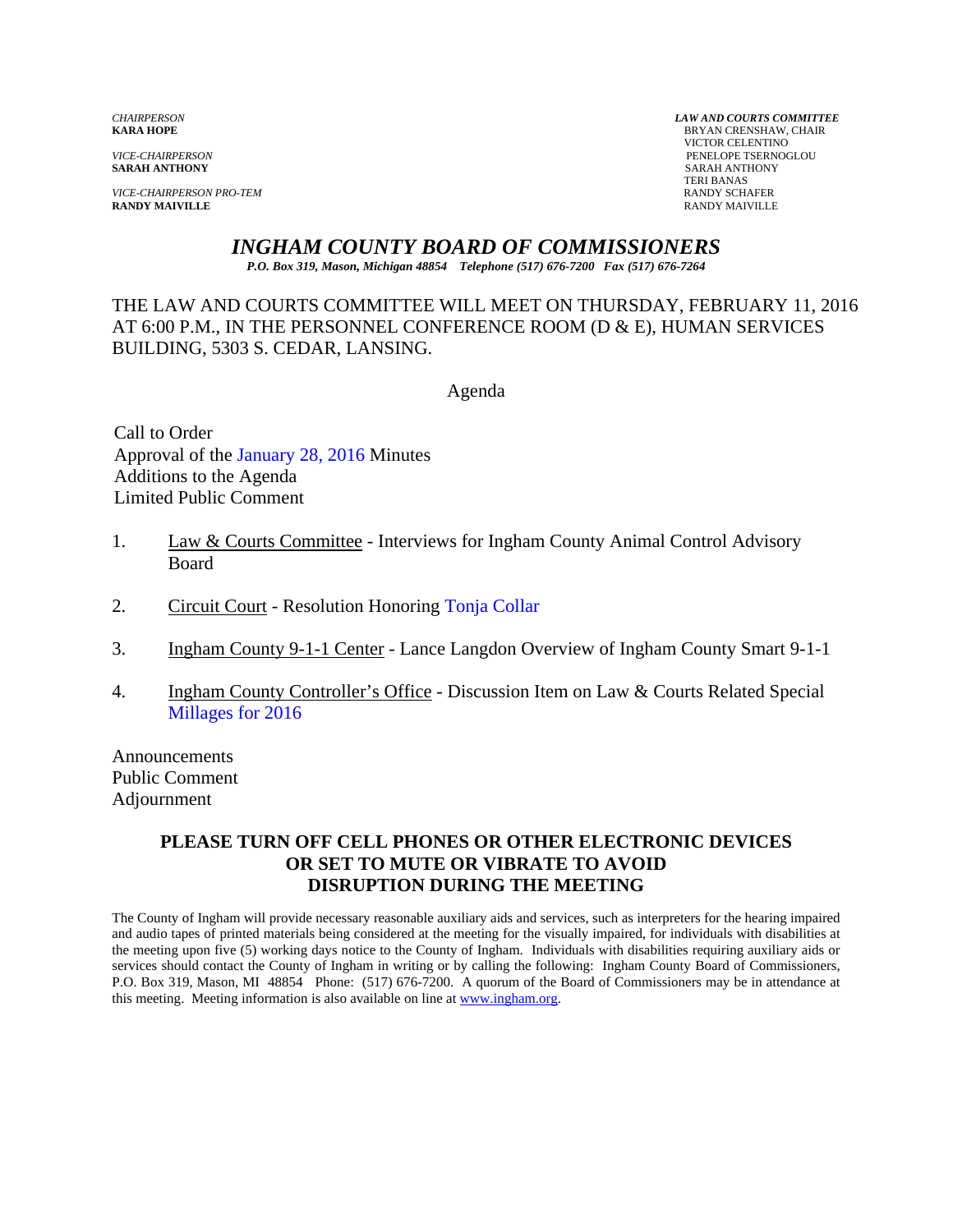### LAW & COURTS COMMITTEE January 28, 2016 Draft - Minutes

<span id="page-1-0"></span>

| <b>Members Present:</b> | Crenshaw, Anthony, Banas, Maiville, Schafer, and Tsernoglou                                     |
|-------------------------|-------------------------------------------------------------------------------------------------|
| <b>Members Absent:</b>  | Celentino                                                                                       |
| <b>Others Present:</b>  | John Neilsen, Donald Allen Jr., Michael Dillon, John Dinon, Jodi<br>LeBombard, and Henry Rojas. |

The meeting was called to order by Chairperson Crenshaw at 6:00 p.m. in Personnel Conference Room "D & E" of the Human Services Building, 5303 S. Cedar Street, Lansing, Michigan.

### Approval of the January 14, 2016 Minutes

MOVED BY COMM. ANTHONY, SUPPORTED BY COMM. MAIVILLE, TO APPROVE THE MINUTES OF THE JANUARY 14, 2016 LAW & COURTS COMMITTEE MEETING.

THE MOTION CARRIED UNANIMOUSLY. Absent: Commissioner Celentino.

### Additions to the Agenda

3. Update on Psychiatric Services at the Jail

# Limited Public Comment

None.

# MOVED BY COMM. MAIVILLE, SUPPORTED BY COMM. SCHAFER, TO APPROVE THE RESOLUTION TO ACCEPT THE TWO SEVEN OH, INC. GRANT NO. 4.

2. Animal Control c. Resolution to Accept the Two Seven Oh, Inc. Grant No. 4

### THE MOTION CARRIED UNANIMOUSLY. Absent: Commissioner Celentino.

1.  $55<sup>th</sup>$  District Court – Chief Judge, Donald Allen, Jr. – Introductions and Overview of Monthly Court Reports

Judge Donald Allen Jr., Chief Judge of the 55<sup>th</sup> District Court, introduced himself to members of the Law & Courts Committee.

Commissioner Anthony asked how often reports were sent out.

Judge Donald answered monthly.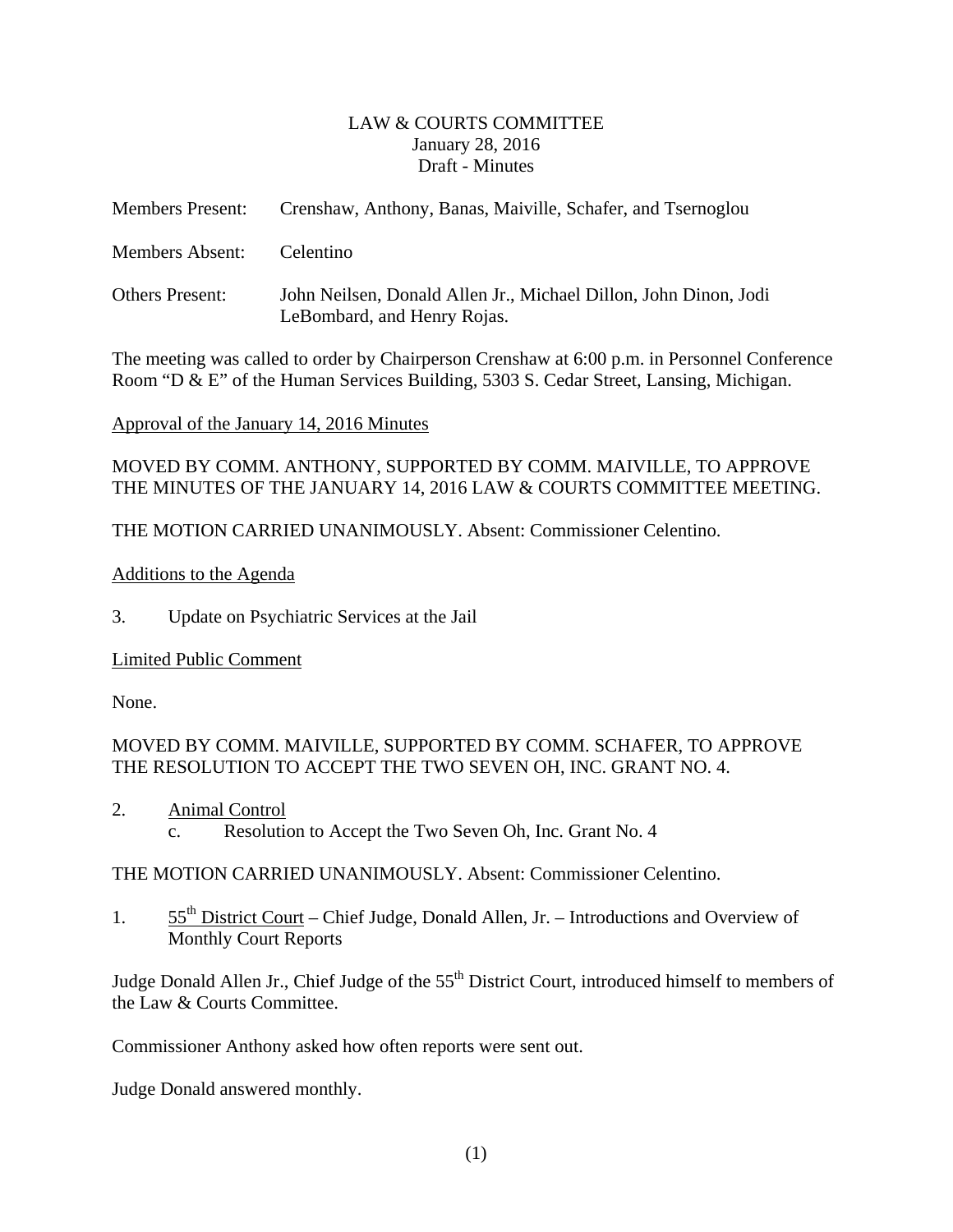Commissioner Maiville asked when the best time to visit the Courts was.

Judge Donald answered that Wednesday was because Sobriety Court was in the morning with Mental Health Court in the afternoon.

John Neilsen, Chief Deputy Controller, stated that Sobriety Court graduation was a very moving and powerful experience.

There was a discussion regarding the experience of Sobriety Court.

- 2. Animal Control
	- a. Presentation by Animal Control Officer Jodi LeBombard on the "Pets Need Santa Too" Program

Jodi LeBombard, Animal Control Officer, gave a presentation on the "Pets Need Santa Too" program.

Chairperson Crenshaw asked if the families that received free flea treatment could get a reduced flea treatment in the future to keep up.

Ms. LeBombard answered that the treatment they would receive went towards flea prevention as well.

Commissioner Banas expressed gratitude for Ms. LeBombard for her work with the program.

There was a discussion regarding flea prevention.

John Dinon, Animal Control Director, stated that some people's choice to own pets was a quality of life issue.

b. Quarterly Report by Animal Control Director John Dinon

Mr. Dinon presented the Quarterly Report for the Ingham County Animal Shelter.

Commissioner Tsernoglou stated that she found it difficult to focus on the data.

Mr. Dinon stated that it was the same information but laid out differently.

Commissioner Tsernoglou asked how 2015 compared to previous years and if there was a trend with the live release rate.

Mr. Dinon answered that he did not know, but could crunch the numbers.

There was a discussion regarding compiling data comparing previous years.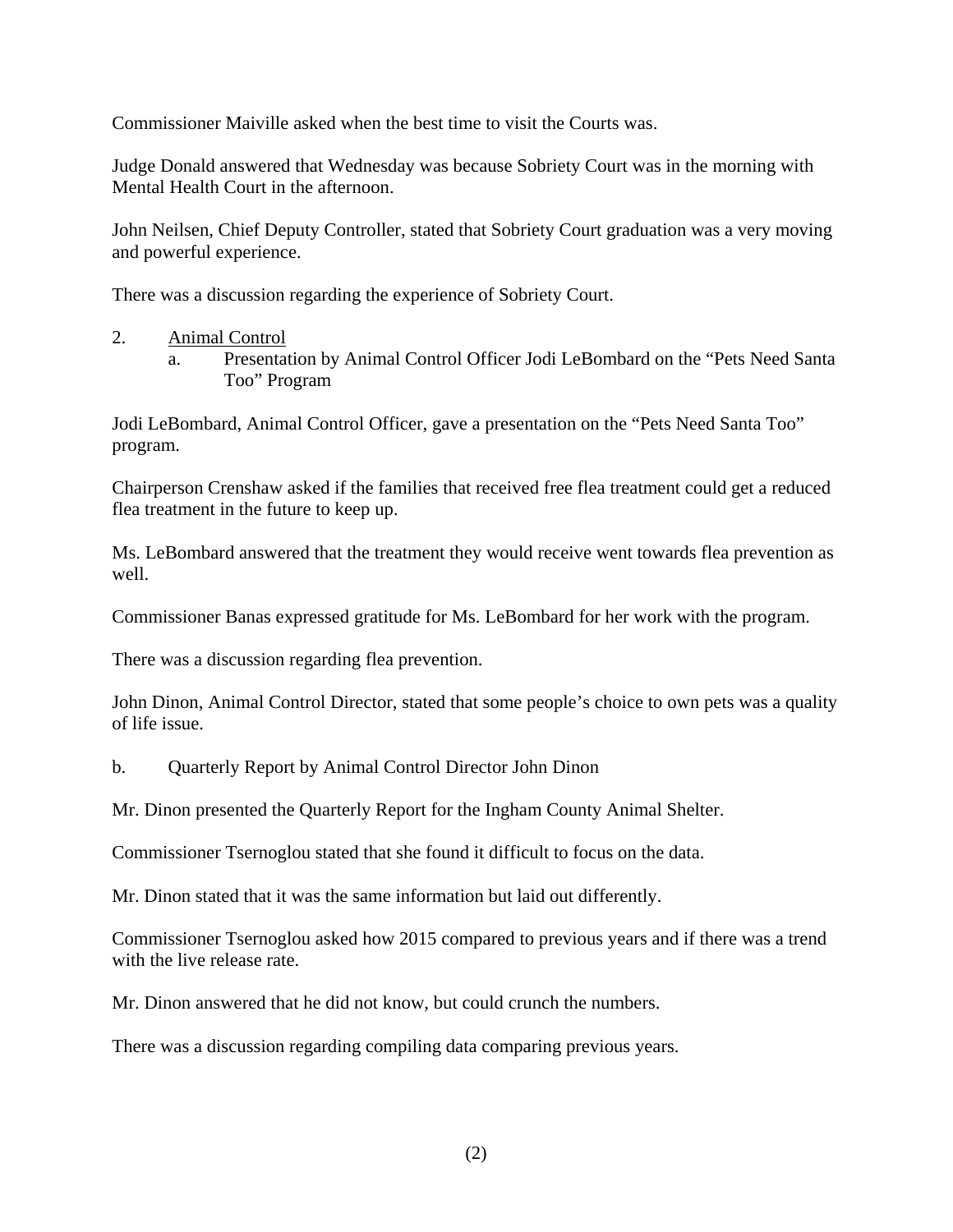Commissioner Tsernoglou asked if Animal Control was being proactive regarding the medical reasoning lung disease diagnosis.

Mr. Dinon answered that it would always be a problem, but it was managed better than in the past.

There was a discussion regarding the vehicle policy and the fee structure for fostering.

3. Update on Psychiatric Services at the Jail

Mr. Neilsen provided an update on Psychiatric Services at the Jail.

**Announcements** 

None.

Public Comment

None.

Adjournment

The meeting was adjourned at 7:03 p.m.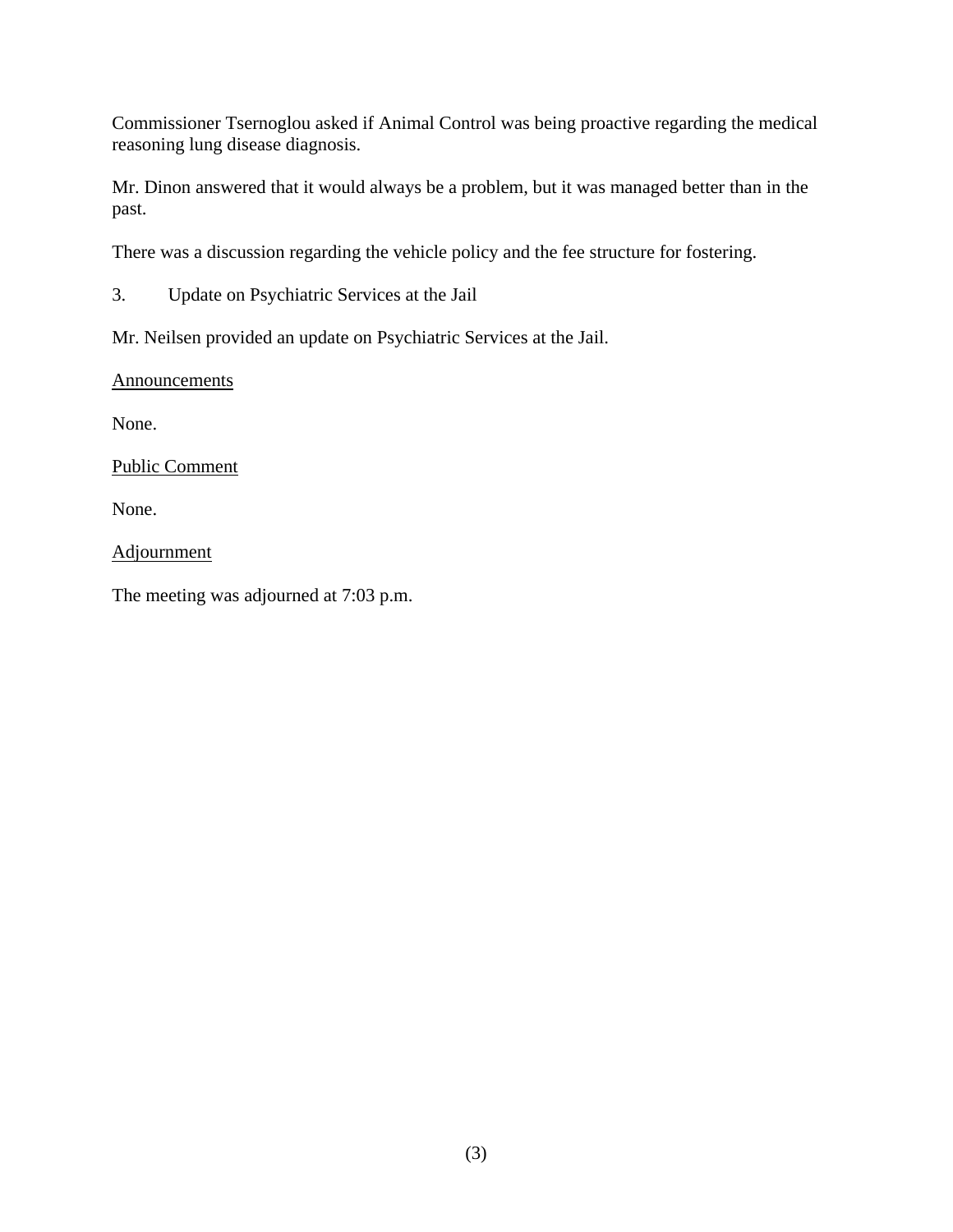# **FEBRUARY 11, 2016 LAW & COURTS AGENDA STAFF REVIEW SUMMARY**

# **RESOLUTION ACTION ITEMS AND PRESENTATIONS:**

# **The Chief Deputy Controller is recommending approval of the following resolution:**

# *1, Law & Courts Committee – Interviews for Ingham County Animal Control Advisory Board*

This is a Board of Commissioners appointment.

*2. Circuit Court – Resolution Honoring Tonja Collar* 

This resolution honors a long time County employee that is retiring from service.

*3. Ingham County 9-1-1 Center – Lance Langdon Overview of Ingham County Smart 9-1-1* 

9-1-1 Director Langdon is going to present regarding the roll out of Smart 9-1-1 in Ingham County. Smart 9-1-1 is a program that the public can sign up for, free of cost to them. They build a profile that is attached to their phone numbers. When they call 9-1-1, if they have a profile built it will be presented to the call taker and display the information they have entered. This is private information that is only presented to 9-1-1 when they actually call. They can include information about medical issues, special needs, hazards, anything that they wish us to know that would assist in getting first responders the information they need to assist with the caller's emergency. It could be someone with coronary issues on special medications. It could be a household with an autistic child or person with Alzheimer's that tends to get away from home and wander. They can also include photos of persons that have these problems to assist in finding them if they do wander off.

There is also a facilities section that business owners can sign up and provide key holder information or other information that first responders might need to know, with regard to hazards that might be present or any information that could aid in an emergency response.

The Ingham County Board of Commissioners authorized in late 2015 a contract/purchase order to purchase the Rave Smart 9-1-1 system from AT&T Mobility to pay an annual maintenance agreement with Rave Smart 9-1-1 and AT&T Mobility at a cost not to exceed \$16,875.00 through 2019.

*4. Ingham County Controller's Office - Discussion Item on Law & Courts Related Special Millages for 2016* 

This is the first of several discussions with the Board of Commissioners on special millage renewals and/or new requests for 2016. (see attached material)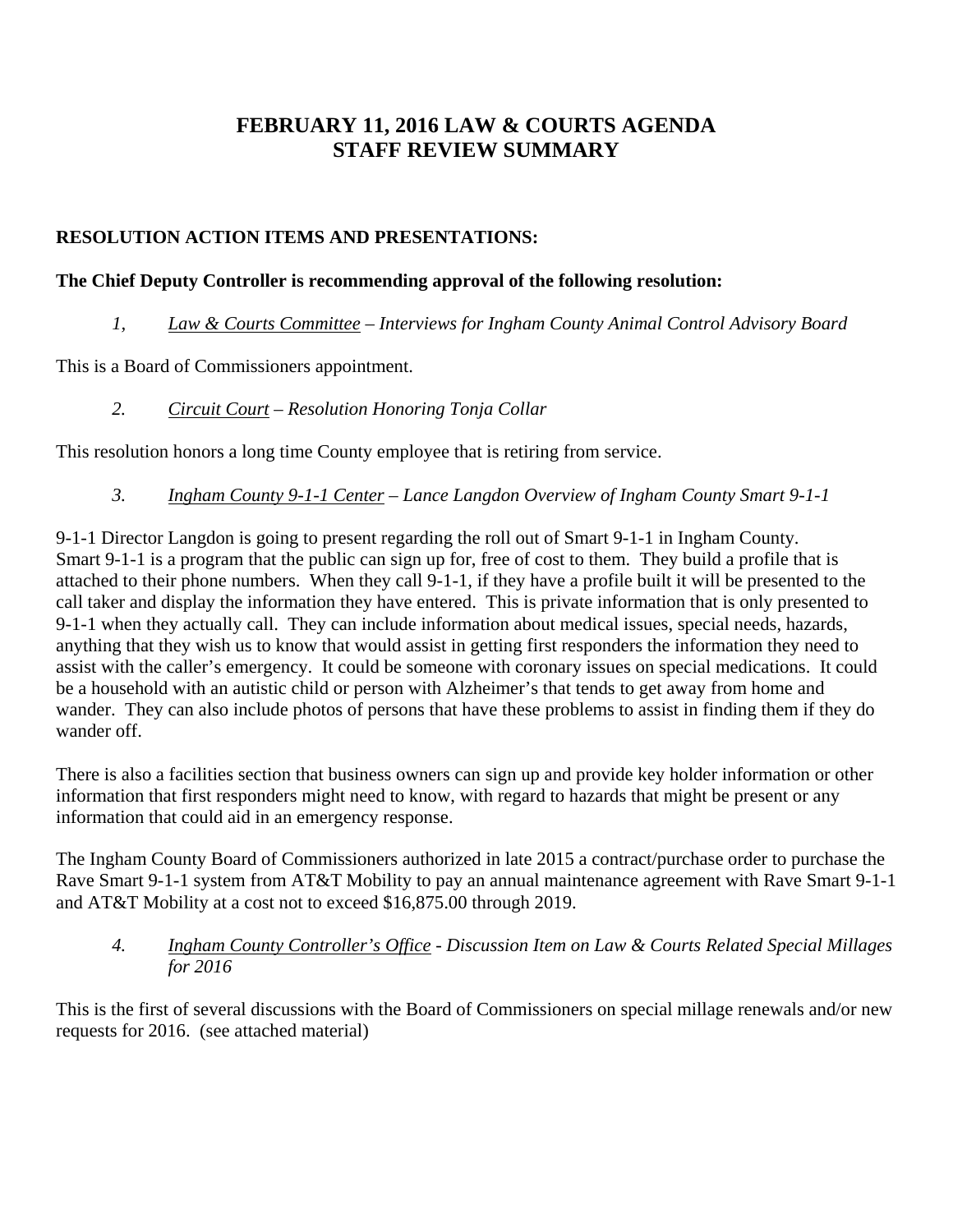### **Agenda Item 2**

<span id="page-5-0"></span>To: Law and Courts Committee

From: Shauna Dunnings

Date: February 2, 2016

Re: Resolution Honoring Tonja Collar

Tonja Collar, Judicial Assistant to Chief Judge Janelle A. Lawless, will be retiring on February 26, 2016.

Through the enclosed Resolution, we are requesting that the Board of Commissioners recognize Tonja Collar's 37 years of exemplary service to the Probate and Circuit Courts of Ingham County.

cc: Hon. Joyce Draganchuk Shauna Dunnings Hon. Janelle A. Lawless

Enclosure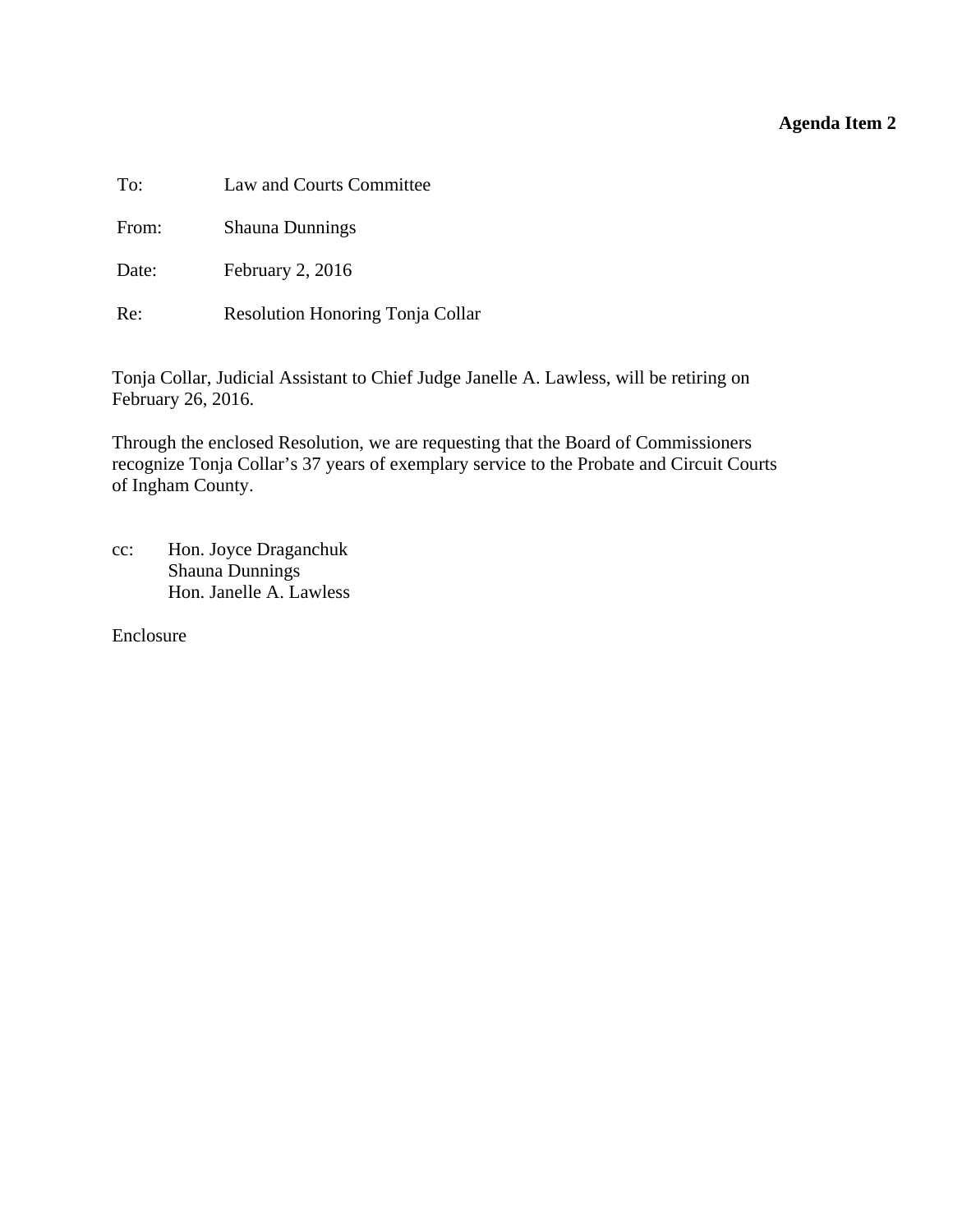### **Agenda Item 2**

Introduced by the Law and Courts Committee of the:

# INGHAM COUNTY BOARD OF COMMISSIONERS

# **RESOLUTION HONORING TONJA COLLAR**

WHEREAS, Tonja Collar began her employment with Ingham County in September, 1978 as Clerk/Recorder of the Ingham County Probate Court, where she remained until September, 1980; and

WHEREAS, Tonja Collar was promoted to the position of Clerk Typist II in September, 1980; and was subsequently promoted to Deputy Juvenile Register II in November of 1982; and further promoted to Deputy Probate Register III in July of 1985 where she remained until being promoted to Judicial Assistant in January of 2003; and

WHEREAS, during Tonja Collar's tenure, the Ingham County Circuit Court and Probate Court underwent numerous changes which include the implementation of a computerized case management system, the creation of the Family Division of the Circuit Court, the creation of and numerous revisions to the caseflow management guidelines, and the requirement to collect copious amounts of data for a list of reports that grows continuously; and

WHEREAS, Tonja Collar's in-depth knowledge of the Probate Court and the Family Division lead to her coworkers seeking her opinion on procedural matters, and her service as the Judicial Assistant to the Chief Judge of the Circuit Court has contributed to the success of the administration of the Court; and

WHEREAS, Tonja Collar has shown tremendous dedication to the citizens of Ingham County by assisting the public in numerous areas including adoption, personal protection orders, mental health as well as a host of other family law matters. She has always treated everyone with dignity and respect. Her professionalism and integrity are second to none. One of her greatest strengths has been her ability to make people smile, even in the most difficult of situations.

THEREFORE BE IT RESOLVED, that the Ingham County Board of Commissioners hereby honors Tonja Collar for over 37 years of dedicated service to the County of Ingham.

BE IT FURTHER RESOLVED, that the Ingham County Board of Commissioners wishes her continued success in all of her future endeavors.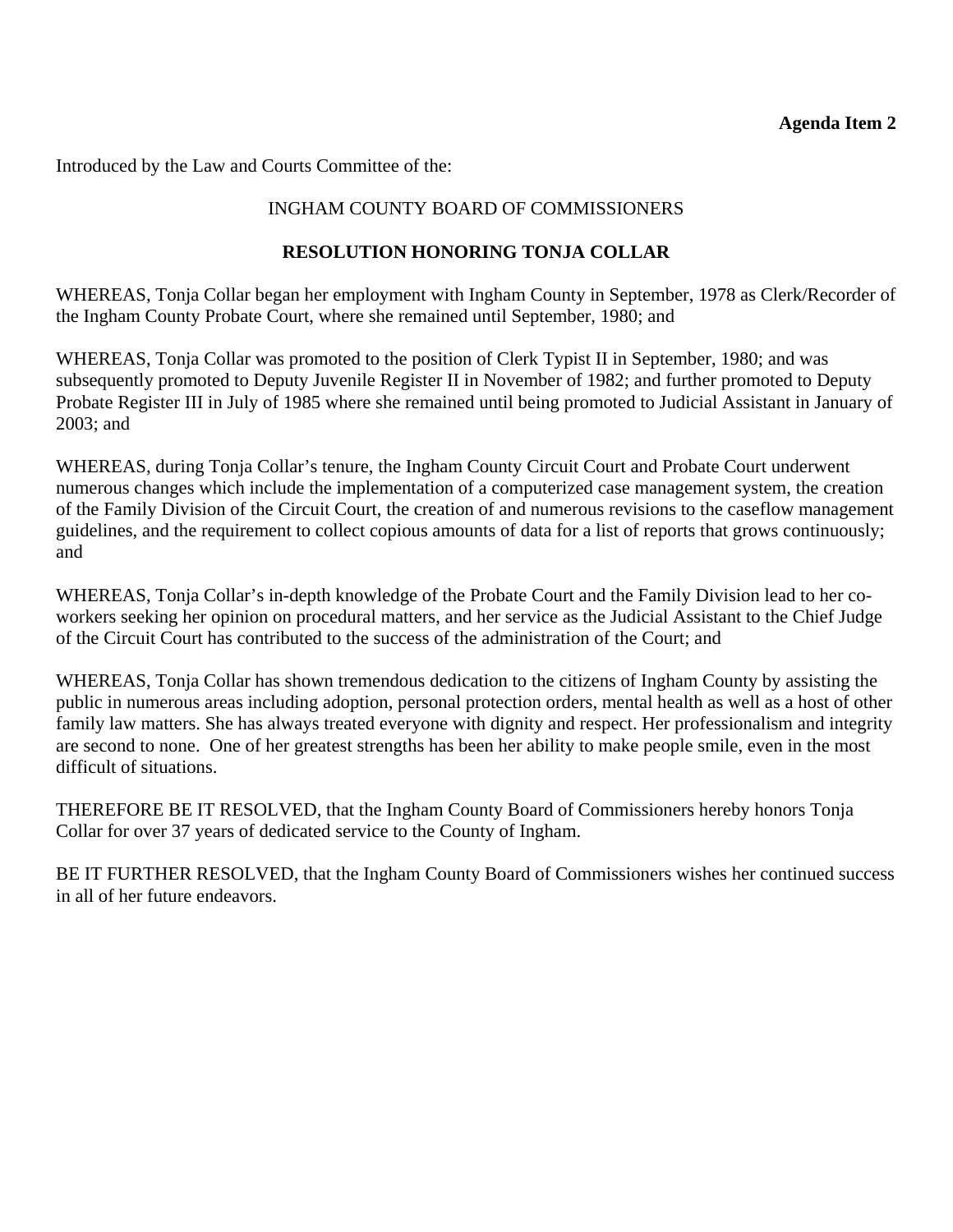### **Agenda Item 4**

<span id="page-7-0"></span>

| TO:   | Ingham County Law & Courts and Finance Committees                                            |
|-------|----------------------------------------------------------------------------------------------|
| FROM: | John L. Neilsen, Chief Deputy Controller                                                     |
| DATE: | February 4, $2016$                                                                           |
| RE:   | Law & Courts Related Renewals, 2016 Millages - Juvenile Justice Millage and<br>9-1-1 Millage |

Commissioners:

I wanted to start the conversation with you about the renewals of two Law & Courts related County Special Millages, that being the Juvenile Justice Millage and the 9-1-1 Millage.

To aid in this discussion I have included some background information for you which includes:

- The current Ingham County Special Millages
- Property Tax Collection History (Current Year Property Tax Collection)
- Resolution #12-147 "Resolution to Submit to the Electorate a Juvenile Justice Millage"
- Resolution #12-149 "Resolution Submitting to a Vote of the Electorate a Special Millage for Continuing Comprehensive Emergency Telephone Services (9-1-1 Services)"

The last renewals for both the 9-1-1 and JJM Millages were placed on the August Primary Election in 2012. To keep the two millage renewals in the same cycle, the Board of Commissioners would schedule both for the August 2, 2016 Primary election. Another option would be the November 8, 2016 General election.

2016 ELECTION DATES:

| Primary | August 2, 2016   |
|---------|------------------|
| General | November 8, 2016 |

In order to be on the ballot for the August primary, language has to be approved and submitted to the Clerk for certification by May  $10^{th}$  at 4pm. For the November general election, the deadline is August  $16^{th}$  at 4 pm.

The last regularly scheduled Board of Commissioner Committee meetings to meet that schedule before the Clerk's deadlines are:

August Primary Election Schedule: Law & Courts Committee - April 14 Human Services Committee - April 18 County Services Committee - April 19 Finance Committee - April 20 Board of Commissioners - April 26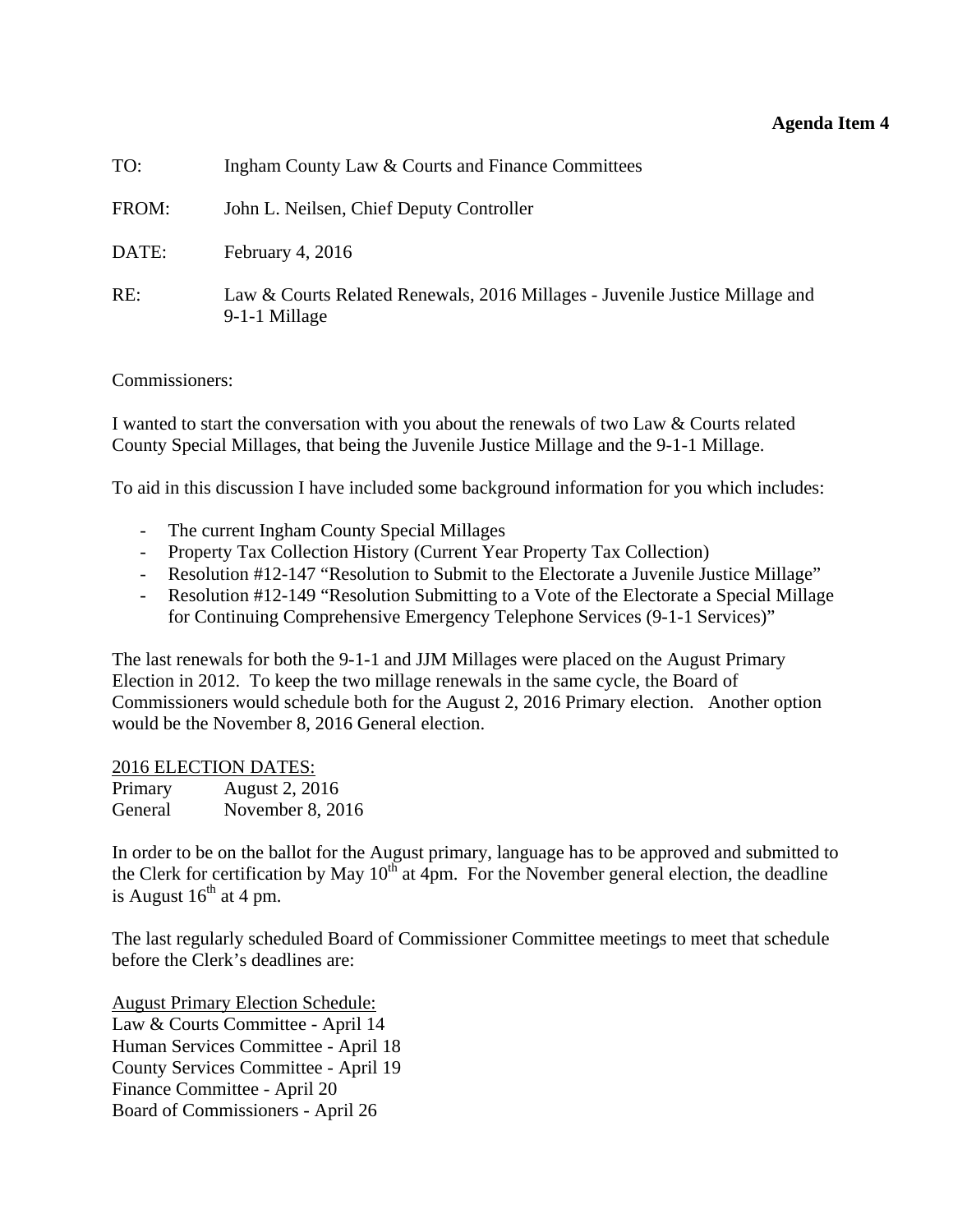November General Election Schedule: Law & Courts Committee - July 14 Human Services - July 18 County Services Committee - July 19 Finance Committee - July 20 Board of Commissioners Meeting – July 26

Another consideration this year is Public Act 269 currently the subject of litigation. According to Clerk Byrum the stipulations of Public Act 269 are as follows:

Currently, Public Act 269 prohibits a public body, within 60 days before an election in which a local ballot question appears on the ballot, from using public funds or resources for a communication by radio, television, mass mailing, or prerecorded telephone message, if the communication refers to a local ballot question.

The actual votes for the two millages back in 2012 were:

Ingham County Juvenile Millage Proposal

 Vote Count Percent YES 24,804 71.35% NO 9,959 28.65% Total 34,763 100.00%

Ingham County 911 Service Millage

|            | Vote Count Percent |                |
|------------|--------------------|----------------|
| <b>YES</b> |                    | 28,126 80.29%  |
| NO.        |                    | 6,903 19.71%   |
| Total      |                    | 35,029 100.00% |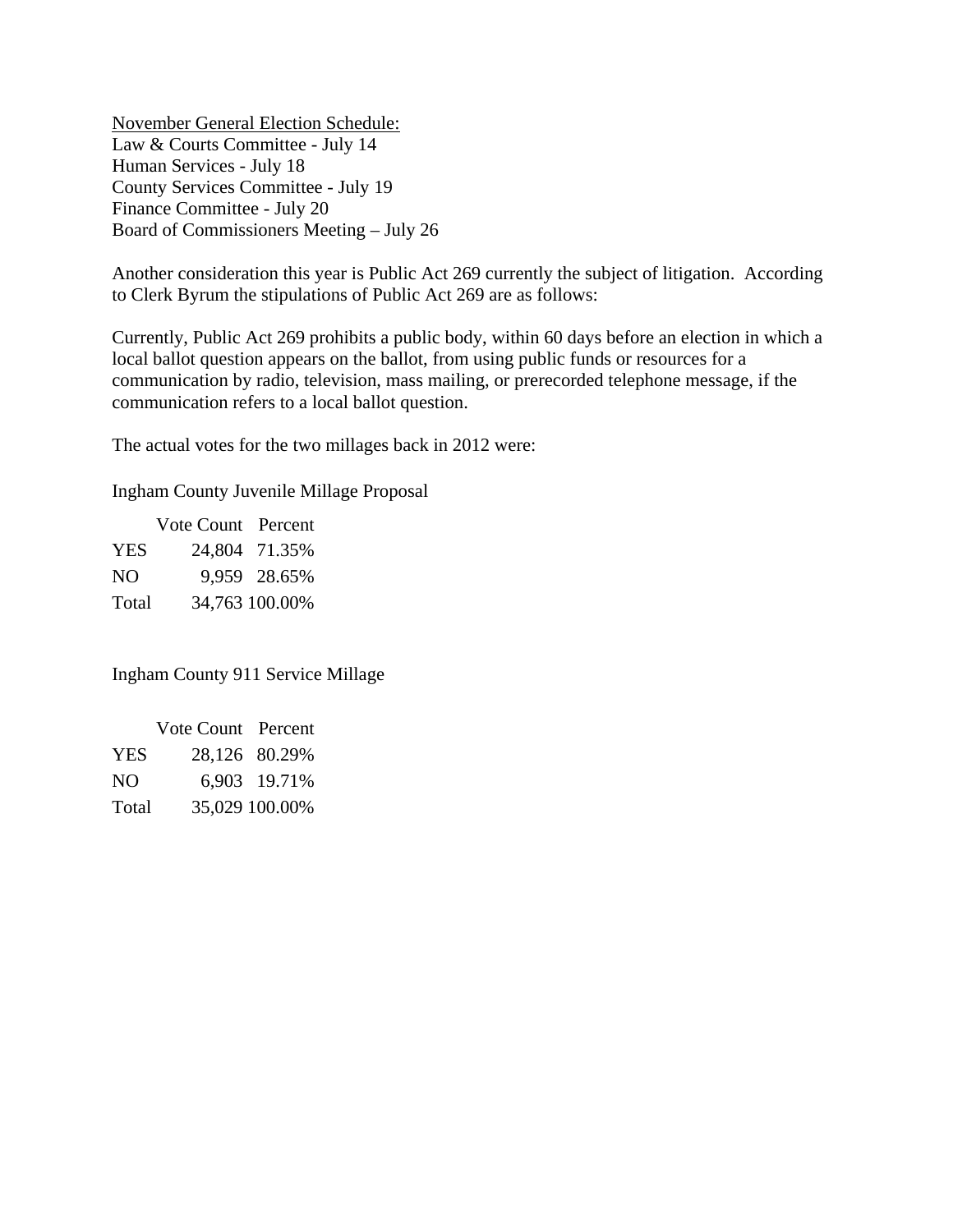|                                  | 2016 Proposed           |            | Original | <b>Current</b>       | <b>Last Date</b> |
|----------------------------------|-------------------------|------------|----------|----------------------|------------------|
| <b>MILLAGE</b>                   | <b>Renewal Election</b> | 2016 Rate* | Rate     | <b>Authorization</b> | for Renewal      |
| Emergency 911                    | Primary 8/2/16          | 0.8431     | 0.85     | 2012-2015            | 2016             |
| Potter Park Zoo                  | General 11/8/16         | 0.4100     | 0.46     | 2011-2016            | 2016             |
| <b>Special Transportation</b>    | Primary 8/2/16          | 0.4800     | 0.48     | 2011-2015            | 2016             |
| <b>Special Transportation II</b> | Primary 8/2/16          | 0.1200     | 0.12     | 2012-2015            | 2016             |
| Juvenile Justice                 | Primary 8/2/16          | 0.6000     | 0.60     | 2012-2016            | 2016             |
| <b>Farmland/Open Space</b>       |                         | 0.1400     | 0.14     | 2008-2017            | 2018             |
| <b>Health Services</b>           |                         | 0.3500     | 0.52     | 2015-2019            | 2020             |
| <b>Trails and Parks</b>          |                         | 0.5000     | 0.50     | 2014-2019            | 2020             |
| Indigent Veterans Support        |                         | 0.0330     | 0.0302   | 2016                 | see below**      |

*\*2015 Tax Year*

*\*\*The indigent veterans millage will need to be reauthorized each year as a part of the general appropriations resolution, and is the only millage listed here that is collected in the same tax year and budget year, at the same time as the General Fund Operating millage.*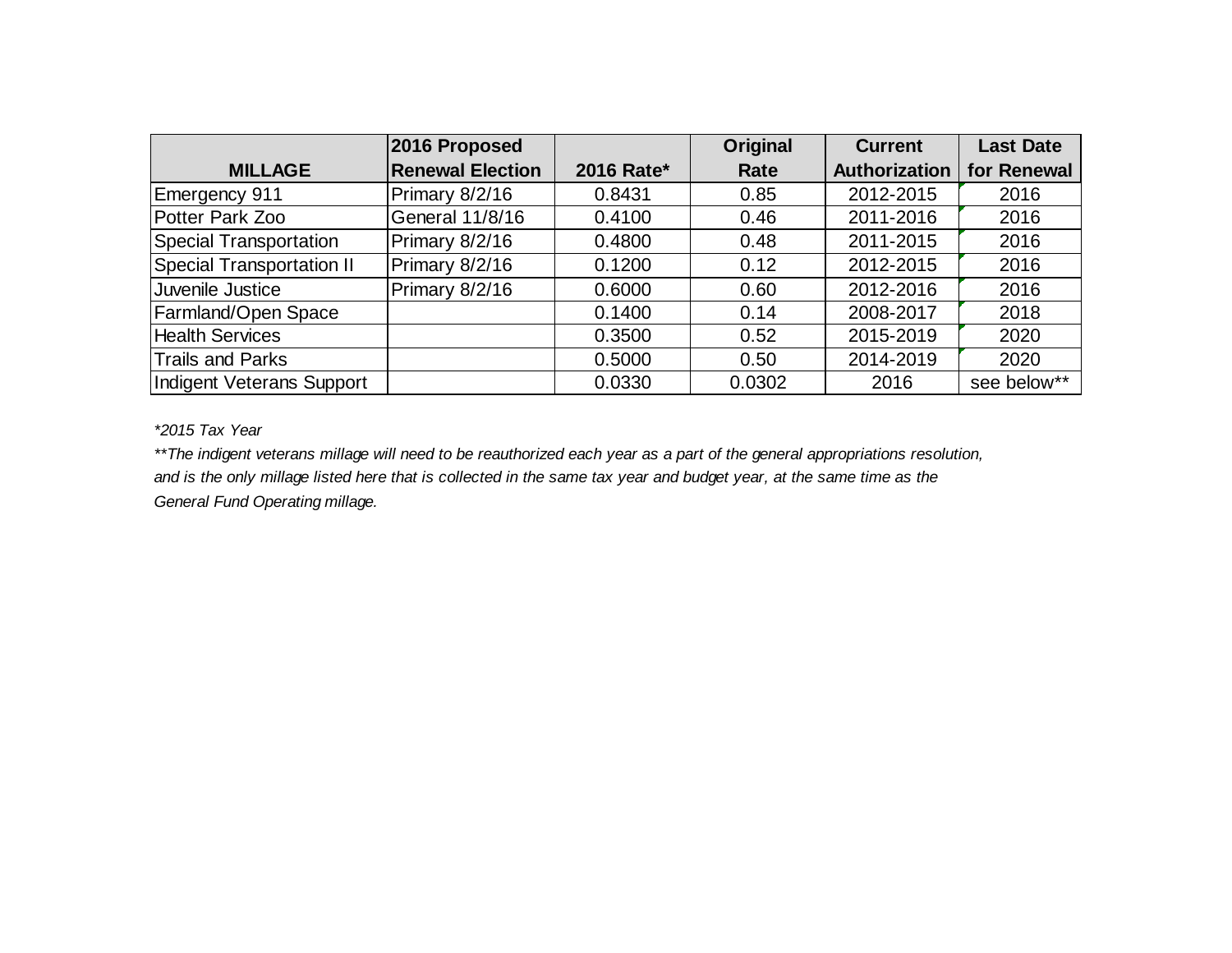#### **MILLAGE REVENUES AND EXPENSES: 2011 THROUGH 2016**

|                                   |             |             |             |           |            | 2016          |
|-----------------------------------|-------------|-------------|-------------|-----------|------------|---------------|
| 911 Fund                          | 2011        | 2012        | 2013        | 2014      | 2015*      | <b>Budget</b> |
| <b>Property Tax Collection</b>    | 6,093,050   | 5,849,038   | 5,595,813   | 5,531,803 | 5,593,956  | 5,755,913     |
| Other Revenue                     | 2,190,150   | 2,239,770   | 1,856,256   | 2,143,633 | 1,996,664  | 1,875,700     |
| <b>Total Revenue</b>              | 8,283,200   | 8,088,808   | 7,452,069   | 7,675,436 | 7,590,620  | 7,631,613     |
| Expenses                          | 11,002,380  | 7,821,268   | 7,127,181   | 7,637,401 | 7,603,579  | 7,908,997     |
| Addition to/(Use of) Fund Balance | (2,719,180) | 267,540     | 324,888     | 38,035    | (12,959)   | (277, 384)    |
| Year End Fund Balance             | 2,316,009   | 2,583,549   | 2,908,437   | 2,946,472 | 2,933,513  | 2,656,129     |
|                                   |             |             |             |           |            | 2016          |
| Juvenile Justice Millage Fund     | 2011        | 2012        | 2013        | 2014      | 2015*      | <b>Budget</b> |
| <b>Property Tax Collection</b>    | 4,366,189   | 4,162,922   | 3,982,332   | 3,936,768 | 3,981,108  | 4,096,250     |
| Other Revenue                     | 130,452     | 37,658      | (118, 396)  | 260,722   | 55,857     | 15,300        |
| <b>Total Revenue</b>              | 4,496,641   | 4,200,580   | 3,863,936   | 4,197,490 | 4,036,965  | 4,111,550     |
| Expenses                          | 4,635,753   | 5,238,238   | 5,240,571   | 4,493,090 | 4,154,783  | 4,711,469     |
| Addition to/(Use of) Fund Balance |             | (1,037,658) | (1,376,635) | (295,600) | (117, 818) | (599, 919)    |
|                                   | (139, 112)  |             |             |           |            |               |

\*Projected as of 2/4/16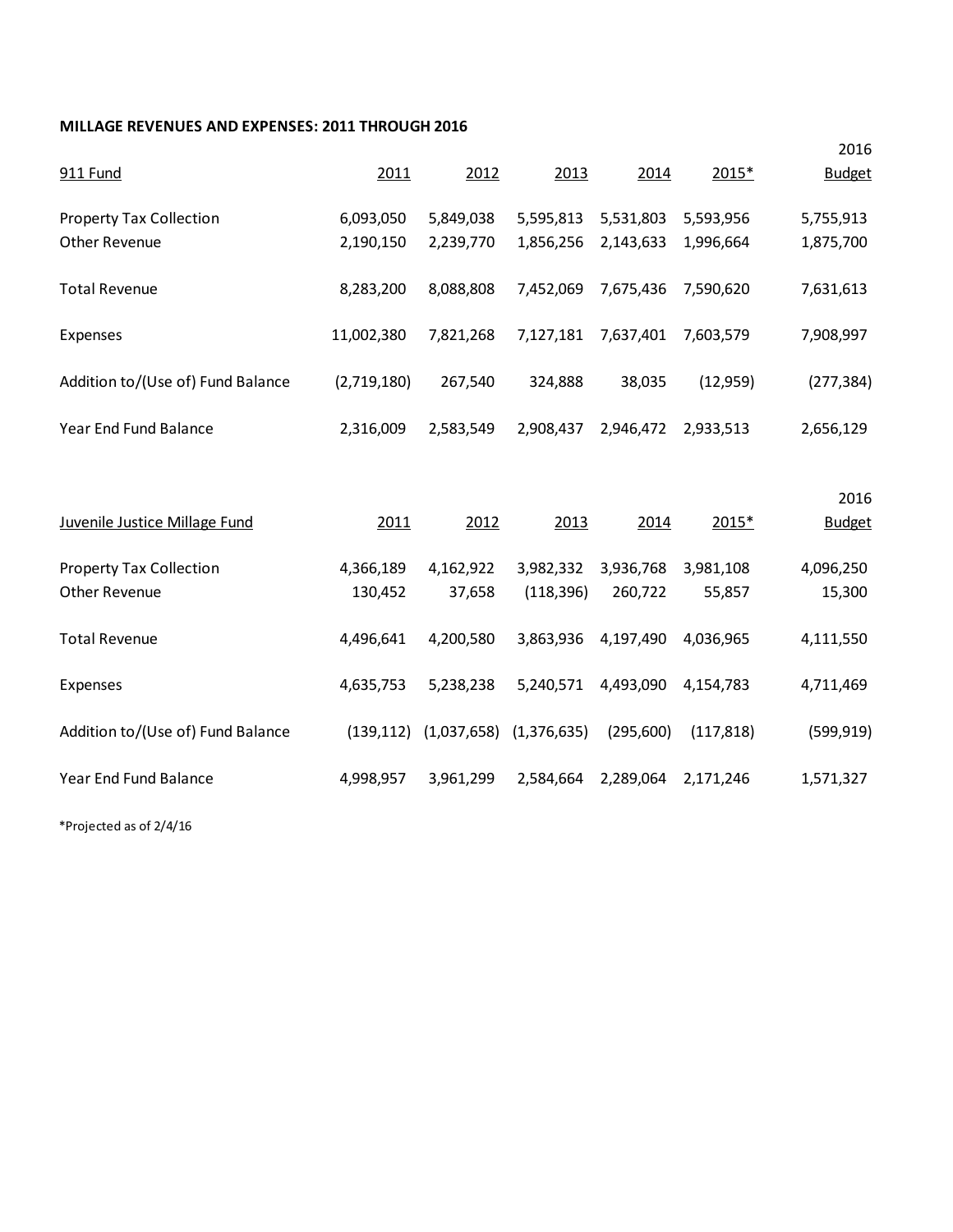Introduced by the Judiciary and Finance Committees of the:

### INGHAM COUNTY BOARD OF COMMISSIONERS

### **RESOLUTION TO SUBMIT TO THE ELECTORATE A JUVENILE MILLAGE RENEWAL QUESTION**

### **RESOLUTION #12-147**

WHEREAS, the Board of Commissioners desires to fund the continuing operation and enhancement of Ingham County's capacity to detain and house juveniles who are delinquent or disturbed, and to operate new and existing programs for the treatment of such juveniles; and

WHEREAS, the Board of Commissioners wants to provide the financial stability necessary for sound planning through a long-term millage.

THEREFORE BE IT RESOLVED, that the following question be submitted to a vote of the electorate in the primary election to be held on August 7, 2012

### **JUVENILE MILLAGE RENEWAL QUESTION**

For the purpose of funding the continuing operation and enhancement of Ingham County's capacity to detain and house juveniles who are delinquent or disturbed, and to operate new and existing programs for the treatment of such juveniles, at the same millage level previously approved by the voters in 2002 and in 2006 shall the constitutional limitation upon the total amount of taxes which may be assessed in one (1) year upon all property within the County of Ingham, Michigan, previously increased by up to 60/100 (0.60) of one mill, \$ 0.60 per thousand dollars of state taxable valuation, be continued and renewed for a period of five years (2012-2016) inclusive. If approved and levied in full, this millage will raise an estimated \$3,922,213 for juvenile housing and programming purposes in the first calendar year of the levy based on taxable value.

YES [ ] NO [ ]

BE IT FURTHER RESOLVED, that this question is hereby certified to the County Clerk.

BE IT FURTHER RESOLVED, that the County Clerk is hereby directed to cause the proposal to be stated on the August 7, 2012 ballot and to be prepared and distributed in the manner required by law.

**JUDICIARY: Yeas**: Koenig, Bahar-Cook, Holman, Tsernoglou **Nays**: Schafer, Dragonetti **Absent:** None **Approved 4/26/12** 

**FINANCE: Yeas:** Grebner, McGrain, Nolan, Bahar-Cook, Tennis, Dougan **Nays:** None **Absent**: None **Approved 5/2/12**